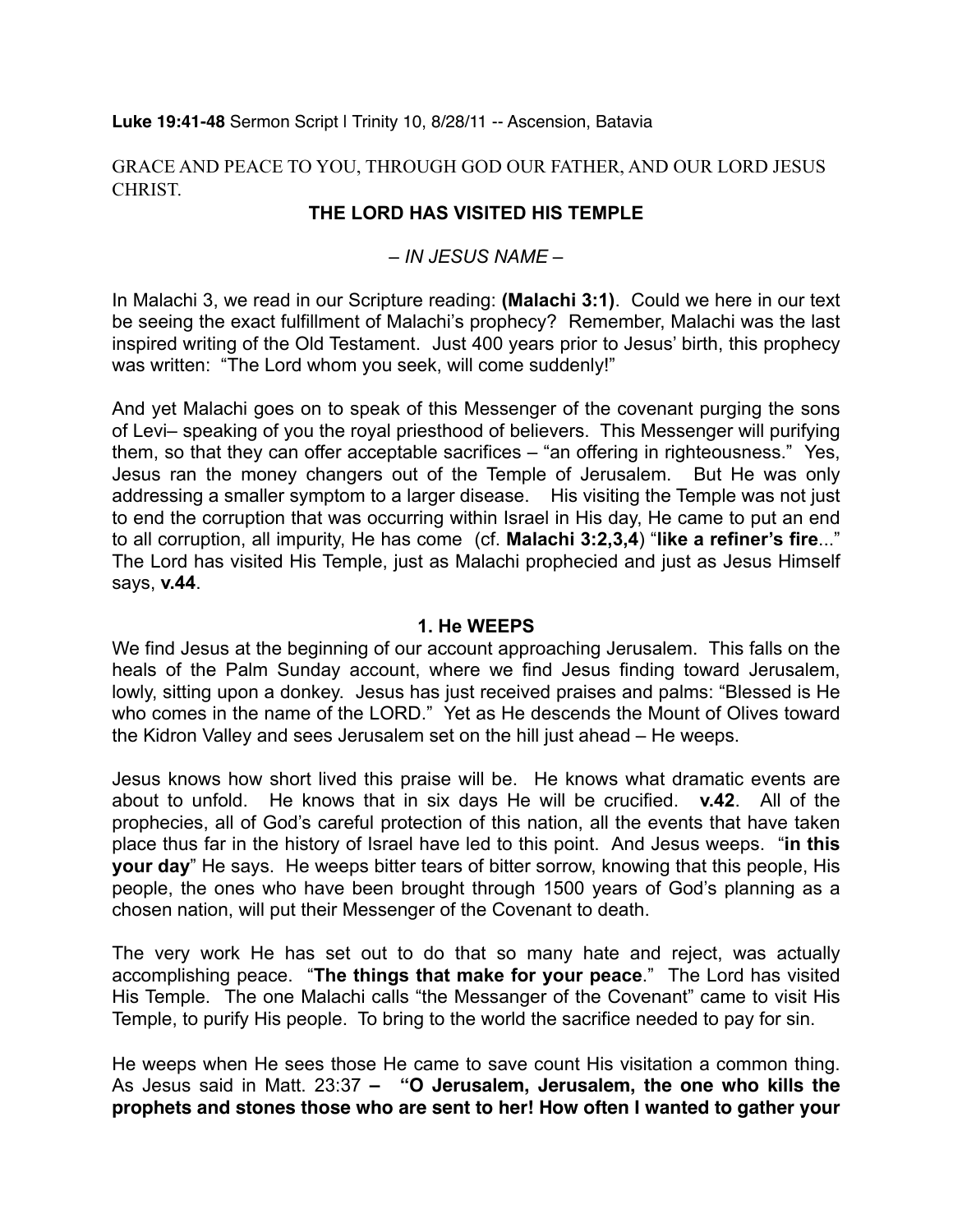#### **children together, as a hen gathers her chicks under her wings, but you were not willing!**

What more could be done? The Lord visited His Temple, laid down all rights, powers, and privileges, and sacrificed Himself for you. **v.44, "you did not know...**" It truly hurts God to see those he came to save reject Him.

He weeps because He knows the end of this unrepentant attitude. **v.43,44**. Think of "visitation" as the time when the LORD manifestly enters history. In our context, "the time of our visitation" is the most basically, the incarnation of our God –– God entering history –– God visiting us with His salvation –– accomplishing and making known the good news of peace between God and man.

He weeps because He knows they do not hear His cry. Jerusalem will be destroyed for its rejection of the Messiah. The Roman armies will surround her, press in upon every side. Some 40 years after this Jesus uttered these words, under the Roman general Titus, Rome besieged and destroyed Jerusalem. According to the historian Josephus, over a million died and some 97000 were carried off captive.

He weeps, because they do not hear His cry. Yet He weeps even more that so many do not hear a much greater warning. Jerusalem was only a foreshadowing of a much greater destruction for all who do not believe. But this is no cruel torture Christ imposes on us, nor is it something over which He rejoices. He weeps. He rebukes. He rebukes in order to cause deaf ears to wake up and see the grace of our God.

### **2. He REBUKES**

Malachi prophesied: **Mal. 3:1**. As prophesied, Jesus comes suddenly to the temple in Jerusalem, and rebukes. He rebukes the vendors and money changers for what they were doing. The greatest rebuke is not so much in what they were doing. But where they were doing it and perhaps how they were doing it. It was necessary for those traveling from a distance to have a source to buy or trade for animals, so they would have something to sacrifice. The Passover was near, so many Jews from a distance had traveled to the Temple to sacrifice and worship. They could not all bring a sheep from home.

The vendors were not at fault because of what they were doing, but because of where they were doing it. These were buying and selling within the Temple itself. The place where Jesus finds them was the courtyard reserved for the Gentiles to worship. The Gentiles (non-Jews) were not allowed to go into the inner court where the Jews assembled for worship. To them was designated "the court of the Gentiles."

Try to imagine, as a Gentile, going to church where there is money being exchanged, clinking of coins, animals coming and going, sheep, goats, pigeons. – the smells? – and the noise? Jesus rebukes these because they had taken away this place of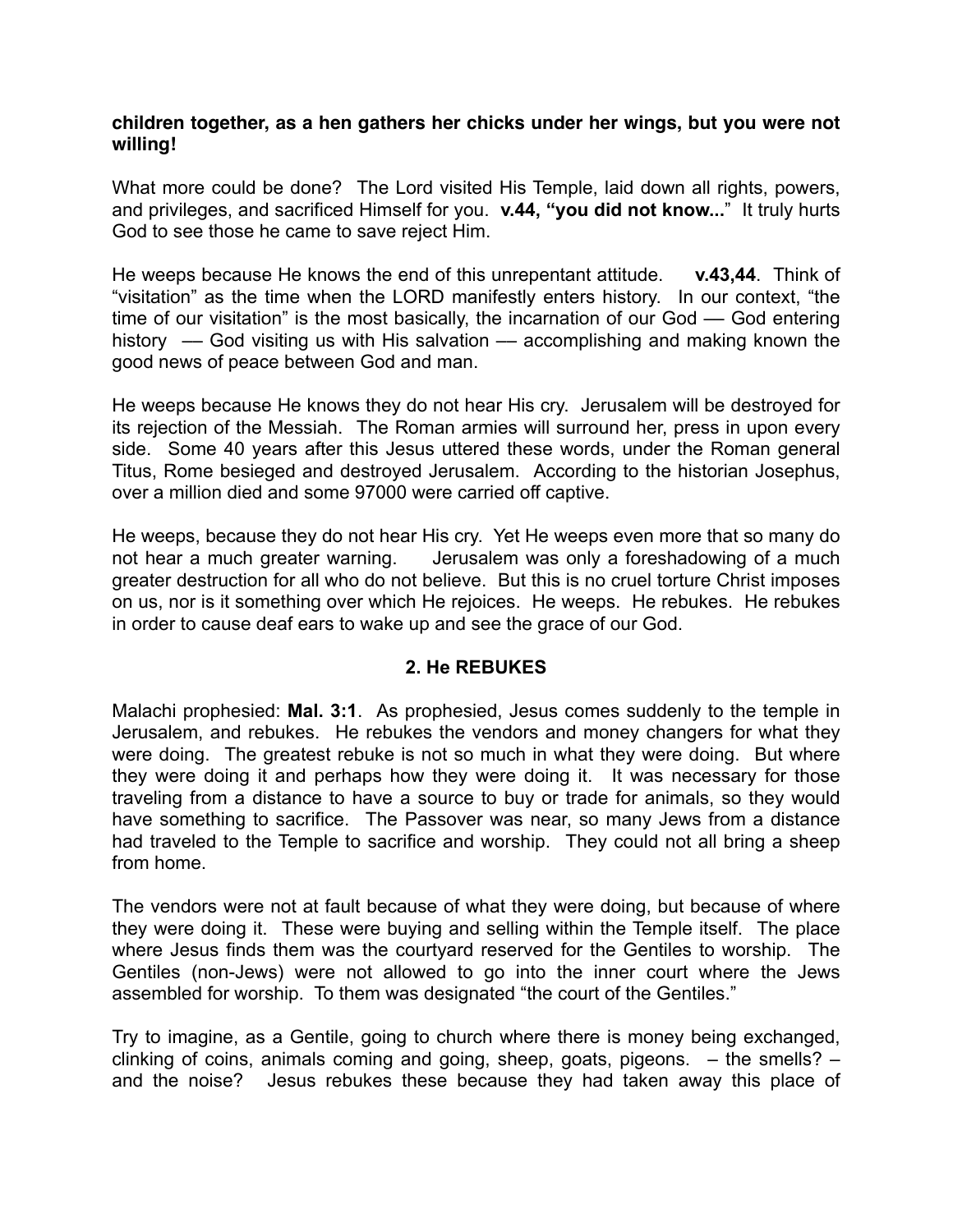worship in order to do business and make money. And ultimately the religious leaders are at fault, since they would be the ones in charge of this decision.

**v.46**. If you would look back to Isaiah you would see the passage to which Jesus is referring. In Isaiah 56:7 we read: **Isaiah 56:7–8 – Even them I will bring to My holy mountain, And make them joyful in My house of prayer. Their burnt offerings and their sacrifices Will be accepted on My altar; For My house shall be called a house of prayer for all nations."** The emphasis of Isaiah's context is that God will reach out to the Gentiles with His message of salvation. "**A house of prayer for all nations.**" Jesus rebukes for taking away the Gentile's place of worship.

So when we read, "**but you have made it a den of thieves,**" Could Jesus be referring to the fact that the religious leaders, by letting this go on, were "stealing" away the Gentiles need to worship? Could He be referring to the Gentiles being deprived of their place of worship in the Temple. Were these religious leaders being thieves of other men's spiritual goods. The Lord has visited His Temple, rebuking the false religious practices of His people. For it was Malachi who went on to say, **Malachi 3:8**.

And does He have reason to do the same today? Is there anything I do that might steal away from another person's ability to worship. Maybe its not animals, or exchanging money in church, but maybe there are other distractions I cause that could be avoided. Maybe I get hung up visiting before church and don't take enough time to meditate before worship begins? Maybe I haven't prepared enough for the service and it becomes distracting when I slip up? Maybe I don't have everything spelled out well enough in the worship folder or I confuse people with too many changes in the liturgy? Maybe I should print out more of the liturgy for visitors to follow? Sometimes I get so used to something that I never realize how it might affect someone who is newer or not used to our practices and traditions.

But perhaps there is another way we might fall into the same guilt as those in Jesus' day? Maybe we are being warned not to use too many gimmics or worldly attractions to make it easier to get people in the door? I am sure having the money changers and the animal vendors in the temple court was more convenient for travelors and visitors. Perhaps it was considered an outreach effort – make things easier and more appealing. In and out, you could get your goat, have your sacrifice, and be home the next day. Although such attractions can get people in the door, it doesn't build a proper foundation. Jesus went on to teach daily in the temple. We too should be focused on the same – to teach daily the Word of God, without distractions – to give the proper foundation.

"My house is a house of prayer for all nations." The purpose of church is to know, as v. 42 says, the things that make for your peace." That is what the LORD's temple is all about, it is about God sharing His peace with His people. **Luke 10:5 – But whatever house you enter, first say, ʻPeace to this house.ʻ** The Lord has visited His temple. He weeps, He rebukes, and finally, He restores.